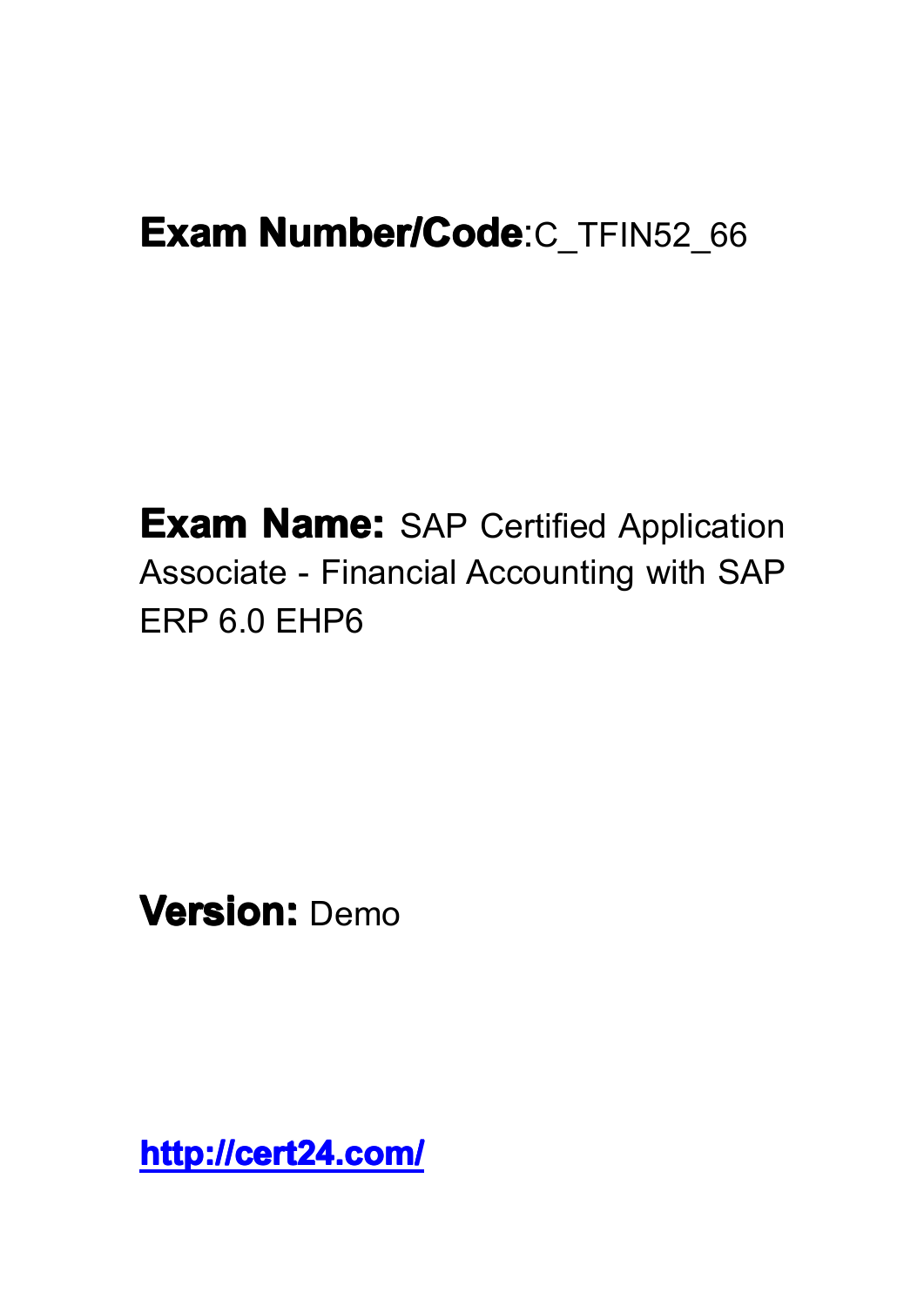## QUESTION NO: 1

Which of the following task types are supported by the Closing Cockpit or Schedule Manager? (Choose three)

- A. Spreadsheets
- B. Transactions
- C. Reconciliation keys
- D. Notes (as <sup>a</sup> reminder or milestone)
- E. Programs with or without variant

Answer: B,D,E

QUESTION NO: 2 Which of the following accounts are updated directly?

- A. Accounts in the group chart of accounts
- B. Accounts in the operating chart of accounts
- C. Accounts in the master chart of accounts
- D. Accounts in the country chart of accounts

Answer: B

QUESTION NO: 3

To which of the following does an asset class apply?

- A. To all company codes in <sup>a</sup> controlling area
- B. To all company codes in an instance (client-independent)
- C. To all company codes in <sup>a</sup> client
- D. To all company codes within <sup>a</sup> client, which share the same chart of accounts

Answer: C

#### QUESTION NO: 4

In your leading ledger (ledger solution), balance sheets must be created for company codes and segments.

Which Customizing settings do you need to make? (Choose two)

- A. Define <sup>a</sup> retained earnings account.
- B. Define two retained earnings accounts and assign them to your P&L accounts.
- C. Assign the Segment Reporting scenario to your leading ledger.
- D. Activate cost of sales accounting.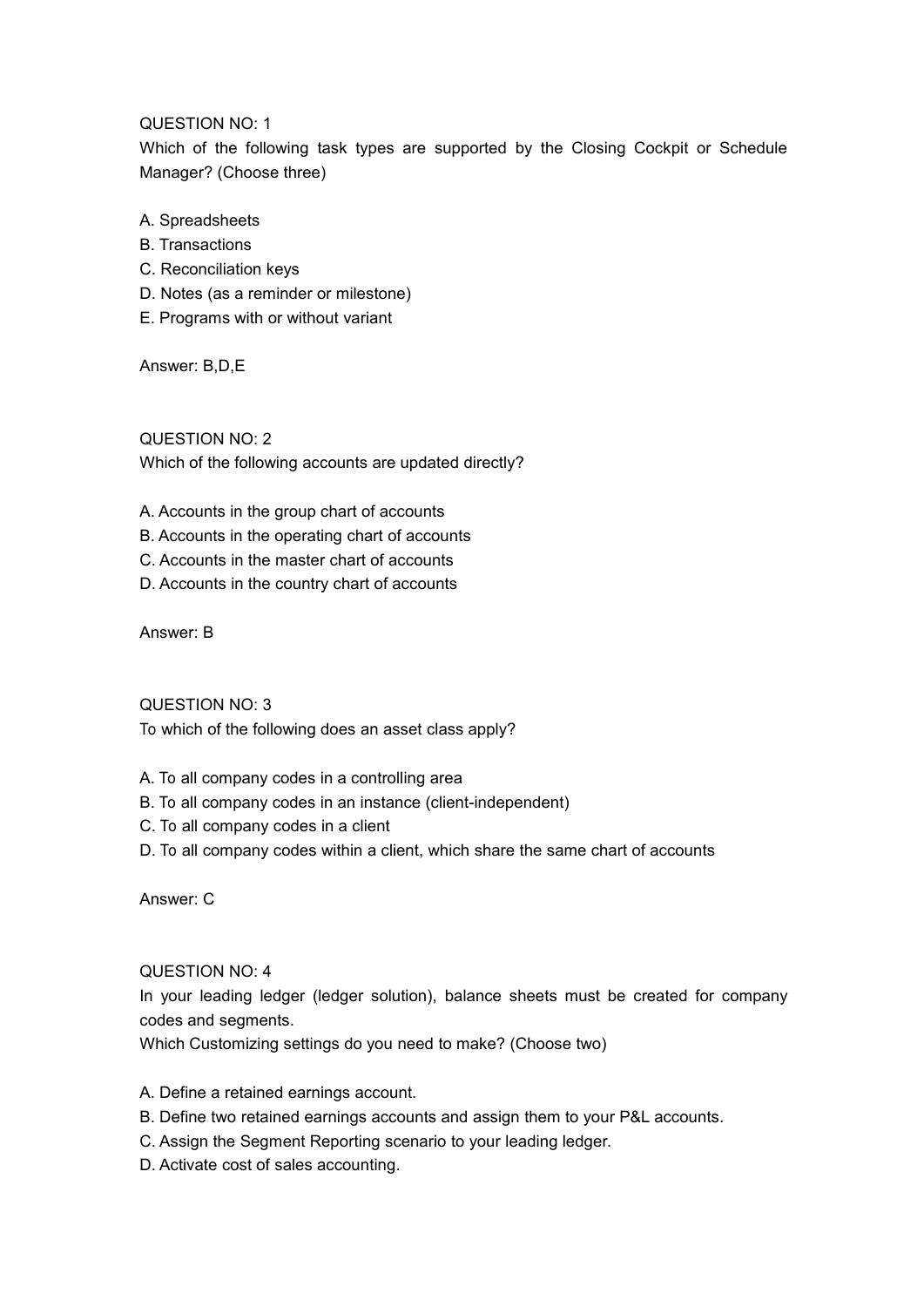Answer: A,C

## QUESTION NO: 5

What are the prerequisites for setting up cross-company-code cost accounting? (Choose two)

A. The same fiscal year variant is used for all company codes.

- B. The same currency is used for all company codes.
- C. The same variant for open periods is used for all company codes.
- D. The same chart of accounts is used for all company codes.

Answer: A,D

# QUESTION NO: 6

You post <sup>a</sup> G/L document. For the Text field, the field status of the posting key is set to Required Entry and the field status of the G/L account is set to Hidden Entry? What happens during posting?

- A. The document is posted.
- B. A warning message is shown.
- C. An error message is shown.
- D. The Text field is hidden.

Answer: C

## QUESTION NO: 7

For reports in Asset Accounting, which object do you have to use and, where necessary, customize to determine the sort level and/or the summation level?

- A. Depreciation area
- B. Sort key
- C. Sort variant
- D. Valuation area

Answer: C

## QUESTION NO: 8

Your company currently uses internal number ranges for documents. You are rolling out your system in a new country. It is a legal requirement in this country to have external